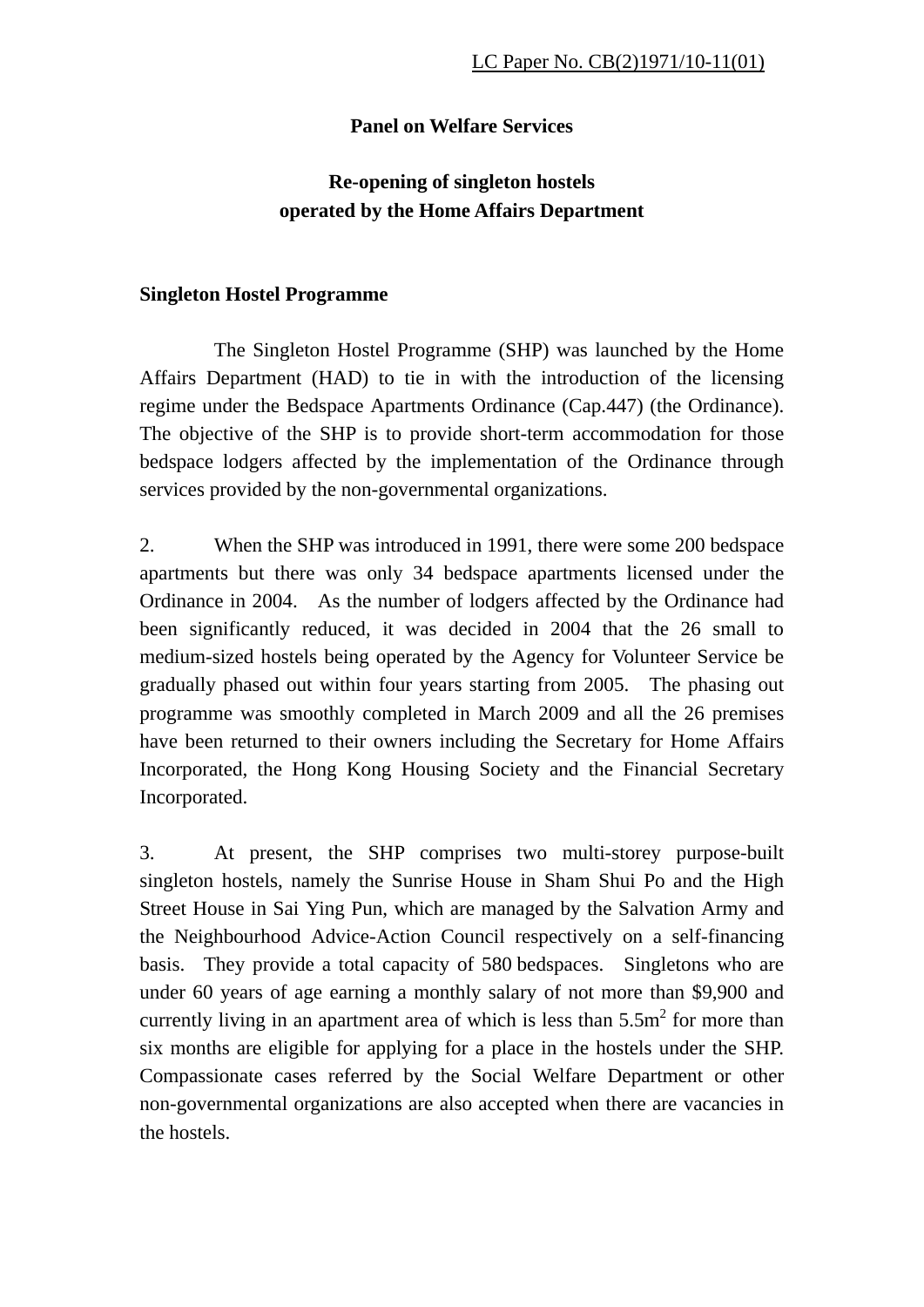4. The SHP is not and has never intended to be a housing or welfare scheme for street sleepers. For street sleepers with genuine and pressing housing and welfare need in general but are unable to solve the problems themselves, the Social Welfare Department and the Housing Department will provide assistance under their respective policies.

## **Temporary Cold Shelters**

5. HAD operates a temporary cold shelter (TCS) service to provide temporary shelter to people in need of refuge during cold spells in winter. Currently, there are nine TCSs which will be opened at 5:30 pm in the evening until the next morning when the Hong Kong Observatory issues the cold weather warning. Another eight TCSs will be opened upon request from the public.

6. The TCSs are mainly located in community halls/community centres (CHs/CCs) which are generally accessible to shelter seekers comprising both local residents and street sleepers. At present, most districts have one TCS in place. The operation of the TCSs is regularly under review having regard to the local demand and the optimal use of resources.

7. As to the concern about the location of a few TCSs, for example, TCSs in Wong Tai Sin District and Tsuen Wan District, we are prepared to deliberate with the Social Welfare Department, which oversees the services for street sleepers, with a view to catering for the need of street sleepers in these two districts. Members would appreciate that most CHs/CCs in these two districts are very popular and they are heavily patronized by the local community in organizing community activities in the evening. Hence, in determining the location of TCSs, we need to strike a balance between the needs of the local community and the need to provide temporary shelters in a particular CH/CC. Shelter seekers include both local residents and street sleepers and they are invariably scattered in individual districts.